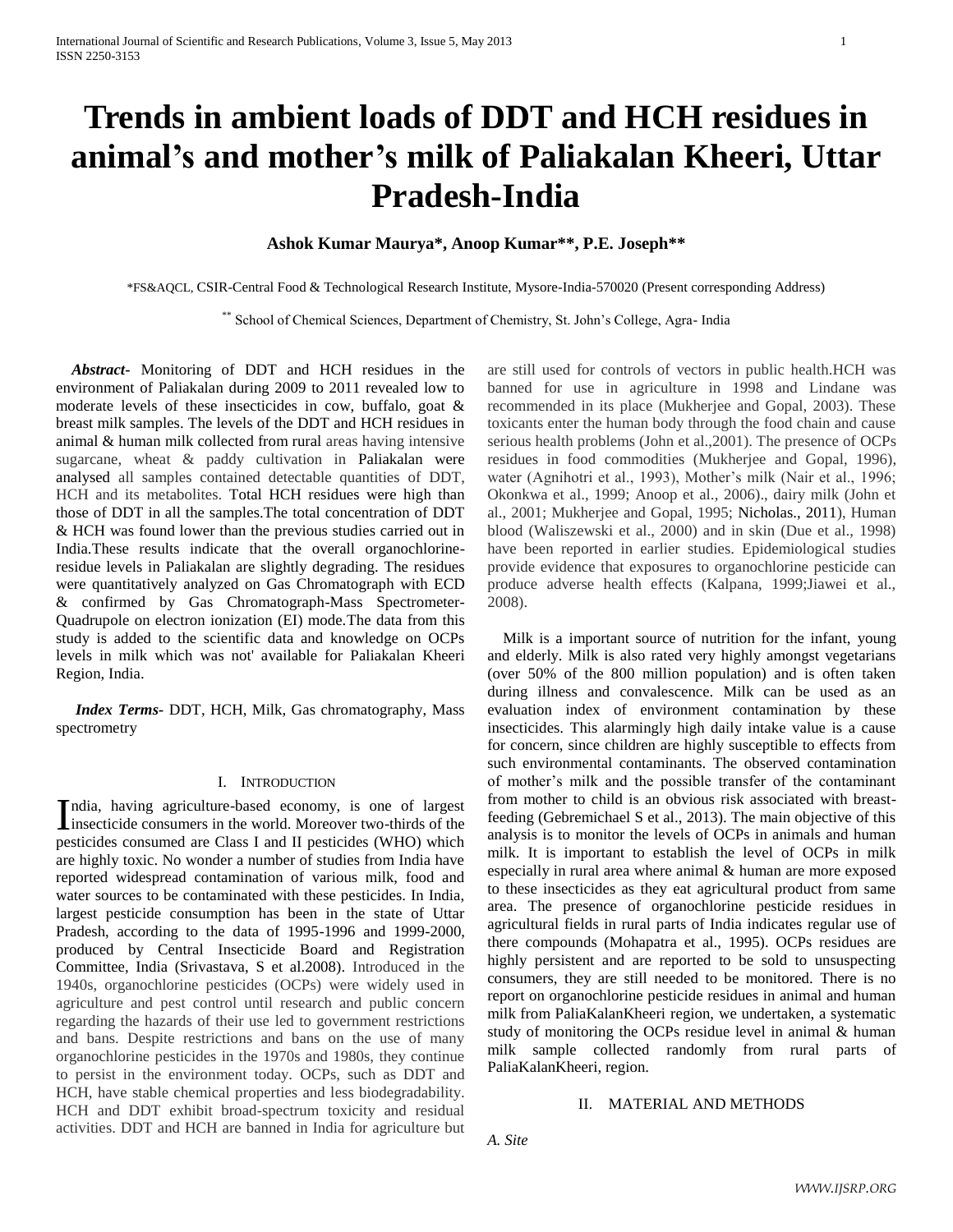PaliaKalan (28° 27' 0" North, 80° 35' 0" East) is a small peaceful city of Lakhimpur [Kheeri district](http://en.wikipedia.org/wiki/Lakhimpur_Kheri_district) in the [Indianstate](http://en.wikipedia.org/wiki/India) of [Uttar](http://en.wikipedia.org/wiki/Uttar_Pradesh)  [Pradesh](http://en.wikipedia.org/wiki/Uttar_Pradesh)-India. Dudhwa National Park, home to Rhinos, Tigers, with countless animal species, birds, insects, reptiles is adjacent to the town. The main occupation is farming (cane, wheat, paddy etc.) and also houses the Bajaj Industries Private Limited Sugar production plant, distillery and 1 ecofriendly plywood production unit. The sugar production plant is second largest sugar production unit in Asia and the plywood production plant is only 2nd plant in the world whichproduces plywood with beggasse.

## *B. Sampling*

The healthy women samples were collected from donors between age groups of  $25 - 35$  years and all had normal child deliveries. Normal healthy Cow, Buffalo & Goat were choosen for collection of samples.50 mL of women milk & 200 mL animal milk were collected in glass bottles by manual suction pump. Milk samples were refrigerated at  $4^{\circ}$ C until analyzed.

## *C. Extraction of the sample*

The milk samples were extracted following procedure of Environmental Protection Agency Protocol (EPA1985) and (Ejobi et al., 1996) after some modification. The procedure involved denaturation, solvent extraction, centrifugation, extraction of organic layer and concentration.Briefly, 5 mL milk samples were mixed with anhydrous sodium sulphate to make a free flowing powder and then transferred into a glass extraction column (150x 20 mm). The dry column was eluted with 100 mL of n-hexane with the first 50 mL allowed to stay in contact with the powder for 10-15 min.The elute was collected in pre-weighed round bottom flask. n-Hexane was evaporated off under a rotary vacuum evaporator. The round bottom flask was then weighed again. The difference in weight is the weight of raw fat extracted. The extracted raw fat was cleaned up in a glass column packed with florosil using eluting solvent of n-hexane &dichloromethane in the ratio of 3:1. The flow rate of elution did not exceed more than 3 mL/min. Then the eluting solvent was passed through anhydrous sodium sulfate and concentrated under rotary vacuum evaporator. Final volume was made up to 1 mL n-hexane and injected 1 μL in gas liquid chromatograph equipped with an electron capture detector  $(Ni^{63})$ .

## III. INSTRUMENT

## *A. GC instrument*

The residues were quantitatively analyzed on Gas Chromatograph-Shimadzu 2010 (Shimadzu, Kyoto, Japan) equipped with split/splitless auto-injector model AOC-20i. The non-polar stationary phase used was a fused silica capillary column DB-5 (5 % phenyl polysiloxane) of 30 m, 0.25 mm i.d and 0.25 µm film thickness (J&W Agilent Palo Alto, CA, USA). GC Solution software was used for instrument control and data analysis.

#### *B. GC/MS instrument*

The residues were further confirmed on Gas Chromatograph-Mass Spectrometer-Quadrupole on electron ionization (EI) mode (Shimadzu 2010, Kyoto, Japan) equipped with with split/splitless auto-injector model AOC-20i. The non-polar stationary phase used was a fused silica capillary column DB-1 (1 % phenyl polysiloxane) of 30 m, 0.25 mm i.d., and 0.25 µm film thickness purchased from J&W Agilent Palo Alto, CA, USA. GCMS Solution software was used for instrument control and data analysis.

## IV. ANALYTE RECOVERY AND QUALITY CONTROL

Milk samples (5 mL) were spiked with the Organochlorine insecticides α-HCH, β-HCH, γ-HCH,δ-HCH,op' DDT,pp'DDD and pp' DDE at  $0.02$ ,  $0.05$ ,  $0.1$   $\mu$ g L<sup>-1</sup> levels. The recovery experiment was performed at the three concentrations and each concentration was analyzed in triplicate. The recovery percentage and standard deviation of organochlorine pesticide are summarized table 3, ranging from  $86.2 \pm 1.30$  to  $96.0 \pm 1.25$ across the three concentrations. The use of milk for recovery studied has earlier has reported by Kanja et al (1983);Ip and Phillips (1986); and Schinas et al. (2000); and Anoop et al. 2006. The limits of detection (LOD) and limit of quantification (LOQ) for OCPs was 0.001 μg/mL and 0.01 μg/mL, respectively. All the solvents & chemical used in the extraction and clean up procedure were special analytical grade for pesticide residues (E.Merk India Ltd.). Pesticide standards were obtained Sigma-Aldrich/ Riedel-de-Haen (Zwijndrecht, The Netherlands).

## V. RESULTS AND DISCUSSION

Total Concentrations of DDTs and HCHs in human breast milk were high than animal milk. This indicates that the residents living in this area have been exposed to relatively high levels of DDTs and HCHs through animal milk, meat, water and agricultural products.o,p'-DDT,p,p'DDD and p,p'-DDD were analyzed and detected 90% of human's milk, 80% of buffalo's& cow's milk and 70 % of goat's milk. α-HCH, β-HCH, γ-HCH and δ-HCH were also analyzed and found 90% of human milk, 80% of buffalo, cow and goat milk. The concentration of DDT and HCH are presented inTable 1 and 2. Dominant pesticide in all samples examined wasHCH in mother's, buffalo's, cow's, and goat's milk in the concentrations of 159, 121, 149 and 108 ng/ml, respectively. Total DDT levels were found to be 158 ng/ml in mother's milk, 116ng/ml in cow's& 92 ng/ml buffalo's &88 ng/ml in goat's milk. These residues show that DDT & HCH used for pest control & agricultural purpose accumulates in human and animal body through the food chain and environment and is excreted through milk. Organochlorine pesticides (OCPs) with their high persistence in the environment accumulate in fatty foods and human adipose tissues. Contamination of human milk by organochlorine and other related compounds has been reported throughout the world (GEMS, 1998). During the recent decade,investigations on persistant pollutant (POPs) pollution in the Asian regionsand found that relatively high residue levels of DDTsand HCHs exist in food stuffs (Kannan et al., 1997),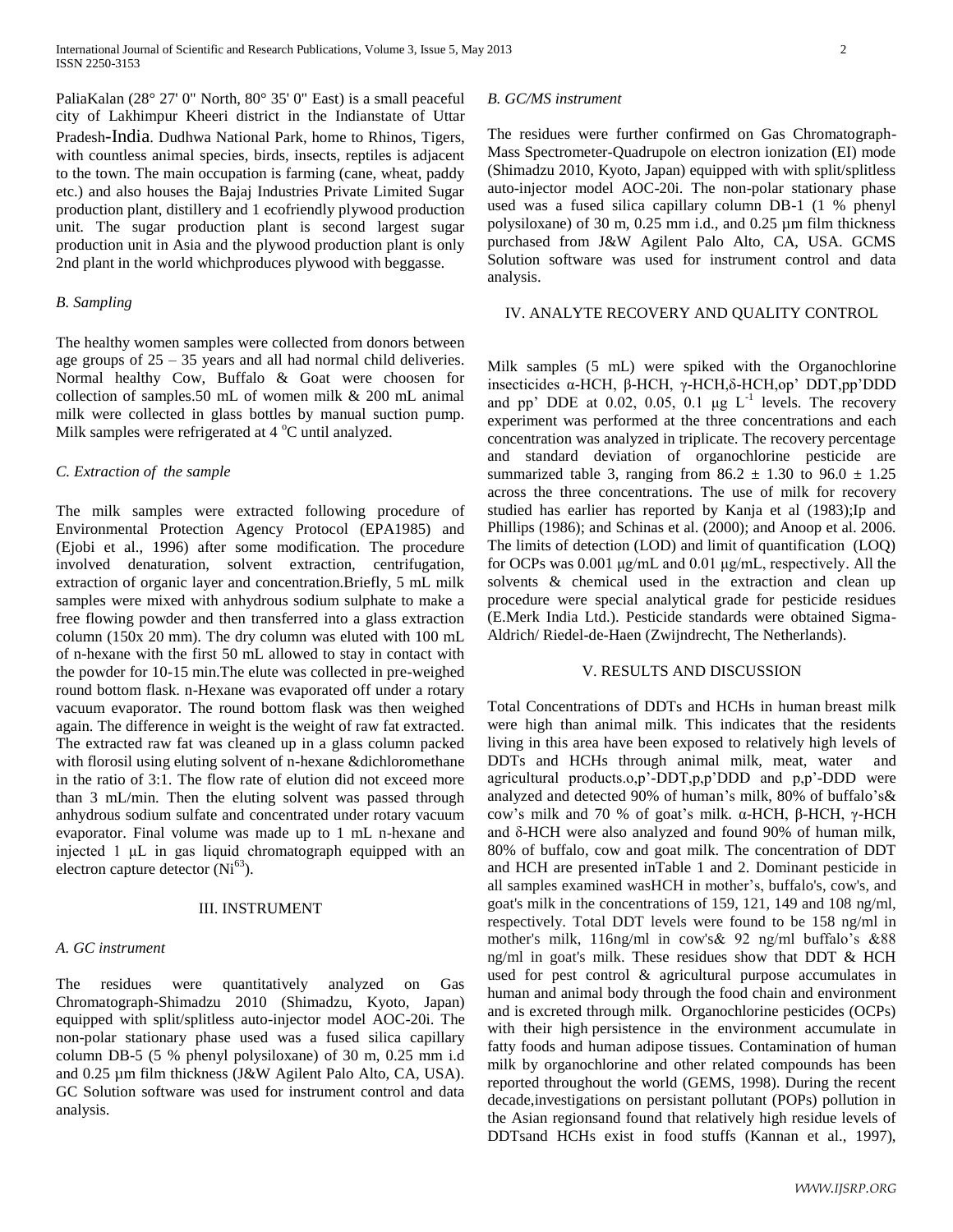mussels (Monirith et al., 2003) and avian species (Kunisue et al., 2003) from some developing countries and these contaminants are possibly in use for public health purposes even now. Among Asian developing countries, concentrations of DDTs in human breast milk from Vietnam, mainland China, Cambodia, and Malaysia were relatively higher than those from other countries (Kunisue et al., 2004). Human milk, at the top of the food chain represents the major route of elimination of OCPs by lactating women (Rogan et al., 1986; Sim and Neil,1992; IARC, 1991) concluded that there is insufficient evidence in humans but sufficient evidence in experimental animals to classify DDT as a possible carcinogenic to humans. However, body loads of DDT also raise concerns about potential effects on developing infants and children because DDT transfers across the placenta from

mother to fetus and exposure continues through breastfeeding after birth (Shen et al.,2007).It is well known that they are very dangerous if ingested as an overdose but there is also biological evidence that chronic low-grade exposure to these chemicals, which are very easily absorbed into the body through the skin and lungs, may have adverse effects on mental health (Zhang et al., 2009). The results obtained from other monitoring studies of organochlorine pesticide in human milk in india and abroad are compared with the results obtained from the present monitoring study in Table 4. Total HCH and total DDT levels in the present study are less than those reported in india. This indicates gradual phasing out of these compounds in India and has resulted in the reduction of their residues in mother's milk.

Table 1

| Residues of DDT contaminants obtained in animal & mother's milk |  |  |  |
|-----------------------------------------------------------------|--|--|--|
|                                                                 |  |  |  |

| Milk's          | No of   |                                | Residues in ppm                |                                |                               |
|-----------------|---------|--------------------------------|--------------------------------|--------------------------------|-------------------------------|
| type            | samples | op'DDT                         | pp' DDE                        | <b>PP'DDD</b>                  | Total                         |
| Woman           | 10      | $R: (0.051-0.061)$             | $R: (0.043 - 0.056)$           | $R: (0.048-0.054)$             | $\Sigma = 0.158(\pm 0.001)^*$ |
|                 |         | $M\pm 0.056~(\pm 0.007)^*$     | M $\pm 0.050$ ( $\pm 0.009$ )* | M $\pm 0.052$ ( $\pm 0.008$ )* |                               |
| C <sub>ow</sub> | 10      | $R: (0.034 - 0.042)$           | $R: (0.036 - 0.048)$           | $R: (0.029 - 0.043)$           | $\Sigma = 0.116(\pm 0.002)^*$ |
|                 |         | $M\pm 0.038$ ( $\pm 0.006$ )*  | M $\pm 0.042$ ( $\pm 0.008$ )* | $M \pm 0.035 \ (\pm 0.010)^*$  |                               |
| <b>Buffalo</b>  | 10      | $R: (0.025-0.038)$             | $R: (0.023 - 0.035)$           | $R: (0.026 - 0.037)$           | $\Sigma = 0.092(\pm 0.001)^*$ |
|                 |         | M $\pm 0.032$ ( $\pm 0.009$ )* | $M \pm 0.035 \ (\pm 0.009)^*$  | M $\pm 0.032$ ( $\pm 0.008$ )* |                               |
| Goat            | 10      | $R: (0.023 - 0.031)$           | $R: (0.025-0.035)$             | $R: (0.02 - 0.031)$            | $\Sigma = 0.083(\pm 0.030)^*$ |
|                 |         | $M \pm 0.027 \ (\pm 0.006)^*$  | $M \pm 0.029 \ (\pm 0.007)^*$  | $M \pm 0.026 (\pm 0.008)^*$    |                               |

R: range; M= mean; \* figures in parenthese gives SD values.

## Table 2

Residues HCH contaminants obtained in animal & mother's milk

| Milk's         | No of   |                                | Residues in ppm                |                               |                                  |                               |
|----------------|---------|--------------------------------|--------------------------------|-------------------------------|----------------------------------|-------------------------------|
| type           | samples | $\alpha$ -HCH                  | $\beta$ -HCH                   | $\gamma$ -HCH                 | $\delta$ -HCH                    | Total                         |
| Woman          | 10      | $R: (0.021 - 0.039)$           | $R: (0.025 - 0.051)$           | $R: (0.029 - 0.045)$          | $R: (0.019 - 0.029)$             | $\Sigma = 0.159(\pm 0.007)^*$ |
|                |         | $M\pm 0.030~(\pm 0.013)^*$     | $M \pm 0.038 \ (\pm 0.018)^*$  | $M \pm 0.037 \ (\pm 0.011)^*$ | $M \pm 0.024$<br>$(\pm 0.007)^*$ |                               |
| Cow            | 10      | $R: (0.037-0.058)$             | $R: (0.039 - 0.063)$           | $R: (0.032 - 0.068)$          | $R: (0.015 - 0.025)$             | $\Sigma = 0.121(\pm 0.004)^*$ |
|                |         | $M\pm 0.048~(\pm 0.015)^*$     | $M \pm 0.051 (\pm 0.017)^*$    | $M \pm 0.05$ ( $\pm 0.025$ )* | $M \pm 0.02$<br>$(\pm 0.007)^*$  |                               |
| <b>Buffalo</b> | 10      | $R: (0.035-0.045)$             | $R: (0.029 - 0.038)$           | $R: (0.036 - 0.058)$          | $R: (0.012 - 0.022)$             | $\Sigma = 0.149(\pm 0.008)^*$ |
|                |         | $M \pm 0.040$ ( $\pm 0.007$ )* | M $\pm 0.034$ ( $\pm 0.006$ )* | $M \pm 0.047 \ (\pm 0.016)^*$ | $M \pm 0.017$<br>$(\pm 0.007)^*$ |                               |
| Goat           | 10      | $R: (0.032 - 0.057)$           | $R: (0.023 - 0.045)$           | $R: (0.021 - 0.037)$          | $R: (0.012 - 0.021)$             | $\Sigma = 0.108(\pm 0.012)^*$ |
|                |         | $M \pm 0.045 \ (\pm 0.018)^*$  | M $\pm 0.034$ ( $\pm 0.016$ )* | $M \pm 0.029 \ (\pm 0.011)^*$ | $M \pm 0.017$<br>$(\pm 0.006)^*$ |                               |

R: range; M= mean; \* figures in parenthese gives SD values.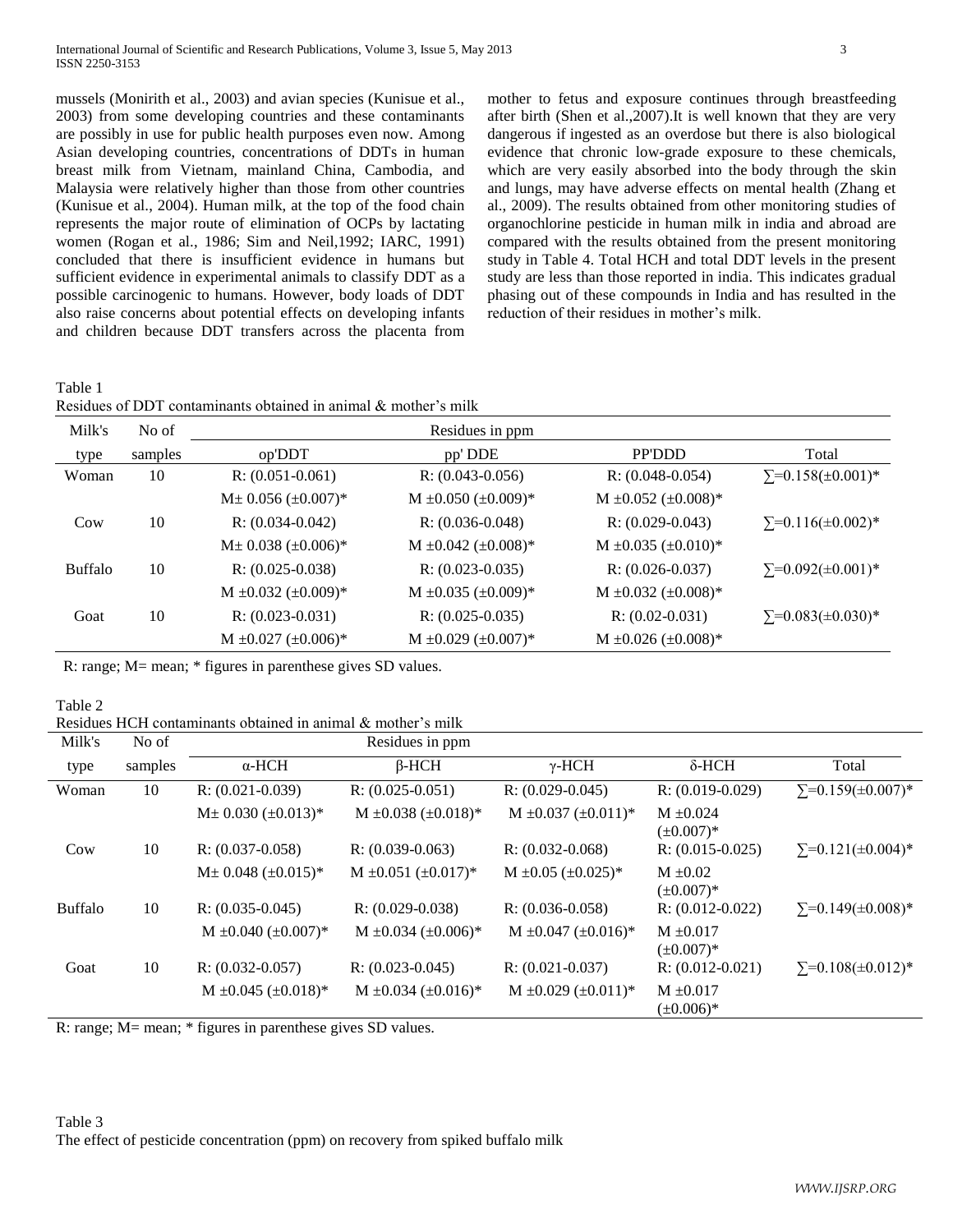International Journal of Scientific and Research Publications, Volume 3, Issue 5, May 2013 4 ISSN 2250-3153

|                                  |                           |      |                  | Mean recovery %   | Average         |
|----------------------------------|---------------------------|------|------------------|-------------------|-----------------|
| Level<br>$R_1$<br>$\mathbf{R}_2$ |                           |      | $(\pm SD)$       | Recovery %        |                 |
| (mg/Kg)                          |                           |      |                  |                   | $(\pm SD)$      |
| 0.05                             | 87.2                      | 84.0 | 83.5             | $84.88 \pm 2.00$  | $86.2 \pm 1.30$ |
| 0.02                             | 90.9                      | 83.8 | 82.8             | $85.75 \pm 4.44$  |                 |
| 0.10                             | 85.4                      | 88.5 | 88.5             | $87.45 \pm 1.78$  |                 |
| 0.05                             | 89.0                      | 85.6 | 89.6             | $88.04 \pm 2.15$  | $87.6 \pm 1.49$ |
| 0.02                             | 85.7                      | 87.9 | 83.0             | $85.50 \pm 2.45$  |                 |
| 0.10                             | 89.8                      | 93.2 | 85.5             | $89.44 \pm 3.85$  |                 |
| 0.05                             | 85.8                      | 87.4 | 86.9             | $86.69 \pm 0.81$  | $88.7 \pm 1.49$ |
| 0.02                             | 95.5                      | 92.4 | 96.0             | $94.61 \pm 1.95$  |                 |
| 0.10                             | 82.9                      | 86.6 | 85.8             | $85.08 \pm 1.94$  |                 |
| 0.05                             | 98.9                      | 92.5 | 97.9             | $96.395 \pm 3.44$ | $93.6 \pm 5.10$ |
| 0.02                             | 92.8                      | 95.3 | 93.7             | $93.92 \pm 1.26$  |                 |
| 0.10                             | 90.0                      | 91.1 | 90.5             | $90.53 \pm 0.55$  |                 |
| 0.05                             | 95.3                      | 89.7 | 91.9             | $92.27 \pm 2.82$  | $96.4 \pm 3.87$ |
| 0.02                             | 94.7                      | 99.0 | 98.3             | $97.31 \pm 2.30$  |                 |
| 0.10                             | 100.9                     | 98.9 | 99.9             | $99.89 \pm 1.0$   |                 |
| 0.05                             | 98.8                      | 99.1 | 95.2             | $97.68 \pm 2.17$  | $92.0 \pm 4.93$ |
| 0.02                             | 89.9                      | 87.6 | 89.7             | $89.06 \pm 1.27$  |                 |
| 0.10                             | 88.7                      | 85.2 | 93.9             | $89.19 \pm 4.37$  |                 |
| 0.05                             | 98.0                      | 96.6 | 97.3             | $97.29 \pm 0.0$   | $96.0 \pm 1.25$ |
| 0.02                             | 96.4                      | 92.5 | 95.5             | $94.78 \pm 2.04$  |                 |
| 0.10                             | 96.9                      | 96.0 | 94.9             | $95.92 \pm 1.00$  |                 |
|                                  | <b>Spiking</b><br>$\cdot$ |      | Recovery $(\% )$ | $R_3$             |                 |

 $R_1$ ,  $R_2$ &  $R_3$  are the replicates

| Table 4                                                                                             |  |  |  |  |
|-----------------------------------------------------------------------------------------------------|--|--|--|--|
| Concentration $(ng/g)$ of organochlorine pesticide residues in human milk in various parts of world |  |  |  |  |

| Contriesα-HCHβ-HCH |       |       | $\gamma$ -HCH | $\delta$ -HCH | <b>DDE</b> | <b>DDD</b>               | <b>DDT</b> | <b>DDT</b> | References             |  |
|--------------------|-------|-------|---------------|---------------|------------|--------------------------|------------|------------|------------------------|--|
| Spain              | 34.2  | 235   | 10.5          | 279.7         | 604.1      | $\overline{a}$           | 12.5       | 659.8      | Hernandez et al., 1993 |  |
| Poland             | 17.5  | 92.5  | 15            | 125           | 610        | 12.5                     | 47.5       | 670        | Czaja et al., 1997     |  |
| Turkey             | 60    | 380   | 17            | 457           | 2013       | $\overline{\phantom{a}}$ | 100        | 2357       | Coke et al., 1997      |  |
| France             | 52    | 287   | 37            | 376           | 2183       | $\overline{\phantom{a}}$ | 79         | 2262       | Bordet et al., 1993    |  |
| Delhi              | 1125  | 495   | 2100          | 175           | 1680       | 5250                     | 4000       | 26050      | Nair et al., 1996      |  |
| Mumbai<br>Agra*    | 14.82 | 259.5 | 17.5          | 289.75        | 232        | 35                       | 288.5      | 510.5      | Sharma et al., 2001    |  |
| Bakhoti            | 32    | 40    | 51            | 123           | 56         | 65                       | 58         | 179        |                        |  |
| Chiraigaon         | 34    | 43    | 51            | 128           | 56         | 60                       | 54         | 170        | Anoop et al., 2006     |  |
| Ghodhakhas         | 37    | 40    | 54            | 131           | 56         | 63                       | 55         | 174        |                        |  |
| Minahas            | 36    | 39    | 52            | 127           | 56         | 66                       | 57         | 179        |                        |  |
| PaliaKalan         | 30    | 38    | 37            | 24            | 56         | 50                       | 54         | 169        | Present                |  |

\*Agra:Bakhoti, Chiraigaon, Ghodhakhas&Minahas

# VI. CONCLUSION

We have reviewed the available data/information of organochlorine pesticides contamination in animal & breast milk of PaliaKalanKheeri, U.P-India. The result demostratesthat considerable amount of DDT & HCH residues are transferred from the animal & mother to infant . Milk can be considered as a

suitable indicator for monitoring the burden of persistant lipophilic chlorinated insecticides in the environment & human body. In view of our observations suggest that further investigation on animal and human exposure in organochlorinepesticides are needed to elucidate future pollution trends and to assess specially infant health risk.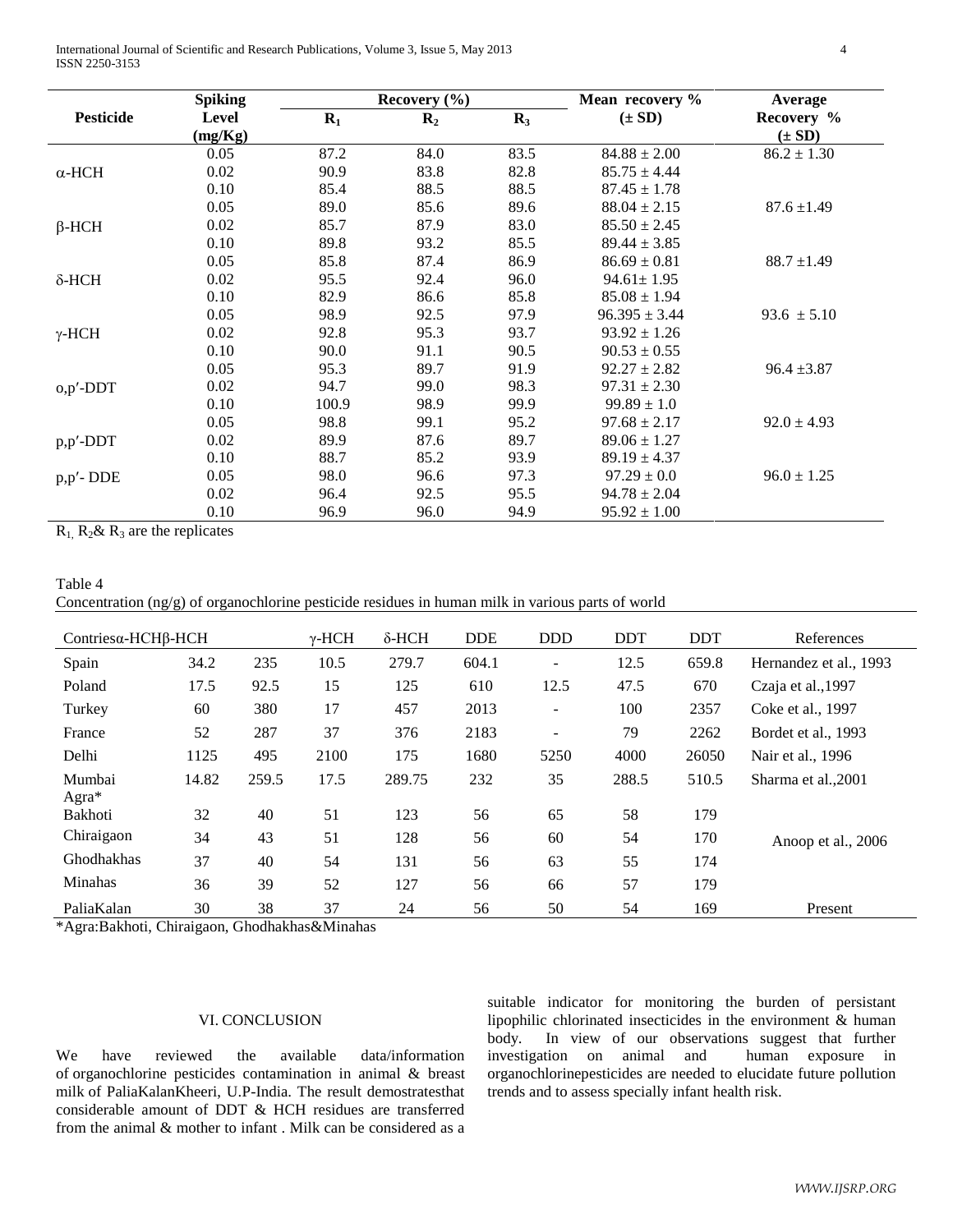#### **REFERENCES**

- [1] S.Srivastava, S.S Narvi and S.C Prasad, " Organochlorines and Organophosphates in Bovine Milk Samples in Allahabad Region*International Journal of Environmental Research, Vol. 2, No. 2, Spring 2008, pp. 165-168*
- [2] I. Mukherjee and M. Gopal, "Insecticide residues in baby food, animal feed and vegetable by gas liquid chromatography," Bull Environ Monit Assess vol.76, 2003, pp. 185-193.
- [3] P.J. John, N. Bakore and P Bhatnagar, "Assessment of organochlorine pesticide residues levels in dairy milk and buffalo milk from Jaipur city, Rajasthan India," Environ Int vol. 26, 2001, pp. 231-6.
- [4] I Mukherjee and M.Gopal, "HCH and DDT residues in animal feed and its composition in and around Delhi," Indian Journal Plant Protection, vol. 23, 1996, pp. 61-63.
- [5] N.P Agnihori, V.T Gajbhiye, M Kumar, S.P Mohapatra. Organochlorine insecticide residue in Ganga river water near Farrukhabad,India", Environ Monit Assess, vol 32,1993, pp.105-112.
- [6] A. Nair, R. Mandapati, P. Dureja, M.K.K. Pillai "DDT and HCH load in mothers and their infants in Delhi, India," Bull Environ Contam Toxicol , vol. 56, 1996, pp.58-64.
- [7] J.O. Okonkwa, L.Kampira, D.D.K. Chinkagule, "Organochlorine insecticide residues in human milk : a study of lactating mother in Sphofaneni, Swzirland," Bull Environ Contam Toxicol, vol. 63, 1999, 243- 270.
- [8] I Mukherjee and M.Gopal, "HCH and DDT residues in animal feed and its composition in and around Delhi," Indian Journal Plant Protection, vol. 23, 1995, pp. 61-63.
- [9] Nicholas, Mwenda Jacob "Assessment of organochlorine pesticide residues in cow milk, sediments and water from Nairobi West region" [Earth Science](http://www.sciencedirect.com/science/journal/18725791)  [Frontiers,](http://www.sciencedirect.com/science/journal/18725791) [vol.15, Issue 5,](http://www.sciencedirect.com/science/journal/18725791/15/5) Sep 2008, pp- 242–247.
- [10] S.M. Waliszewski, A.A. Aruirre, R.M. Infanzon, L. Torres-Sanchez., "Comparison of organochlorine pesticide levels in adipose tissue and blood serum from mother living in Veracruz, Mexico," Bull Contam Toxicol , vol. 64, 2000, pp. 8-15.
- [11] B.Kalpana Human health risk assessment for exposures to pesticide: a case study of endocrine disrupters. Proceeding of the Eighth National Symposium on Environment, Kalpakkam, India",1999, pp. 70.
- [12] S.Gebremichael, T.Birhanu, D.A TessemaOCPs in human aand cow milkand cow's milk in the towns of Asendabo, Serbo and Jimma in South-Western Ethiopia Chemosphere, vol. 90/5, February 2013, pp. 1652-1657
- [13] S.P. Mohapatra, M. Kumar, V.T.Gajbhiye, N.P. Agnihotri, "Ground water contamination by organochlorine insecticide residues in a rural area in Indo-Gangetic plains," Environ Monit Assess, vol. 35,1995, pp. 155-164.
- [14] Environmental Protection Agency Protocol,1985
- [15] F. Ejobi, L.W Kanja, M.N Kyule, P. Muller, J. Kruger and A.A.R. Latigo. "Organochlorine pesticide residues in mother's milk in Uganda", *Bull Environ.Contam. Toxicol*. vol. 56, 1996, pp. 873-880.
- [16] L.Kanja., J.U.Skaare, I.Nafstad, C.K. Maitai, P. Lokken, "Organochlorine pesticide in human milk from different areas of Kenya" J Toxicol Environ Helath, vol. 19, 1983, pp. 449-64
- [17] I. P. HM and J.H. Phillips. "Organochlorine chemical in human breast milk in Madrid Spain, Arch Environ.Contam. Toxicol," vol. 150, 1993, pp.308
- [18] V. Schinas, M. Leotsinidis, V. Tsapanos, X.G. Kondakis, "Organochlorine pesticide residues in human body milk from south west Greece : association weakly food consumption pattern of mother," Arch Environmental Health 2000; vol. 556, pp. 411-7.
- [19] A. Kumar, P. Dayal , G. Shukla, G. Singh and P.E. Joseph " DDT and HCH residue load in mother's breast milk: A survey of lactating mother's from romote villages in Agra region." Environment International, vol 32 , 2006, pp.248-251
- [20] G.E.M.S, Food Global EnvironmentMonitoring System-Food ContaminationMonitoring Organization (Press Release WHO),vol.10, 1998..
- [21] K.Kannan,., S.Tanabe, J.P.Giesy, R.Tatsukaw, "Organochlo -rine pesticides and polychlorinated biphenyls in foodstuffs from Asianand Oceanic

countries," Reviews of EnvironmentalContamination & Toxicology vol.152,1997 pp. 1-55

- [22] I. Monirith, D. Ueno, S. Takahashi, H Nakata, A. Sudaryanto, A. Subramanian, S Karuppiah, Ismail,., Muchtar, M., Zheng, J.,Richardson, B.J., A.Prudente, N.D Hue, T.S Tana, A.V. Tkalin, S.Tanabe, "Asia-Pacific mussel watch: monitoringcontamination of organochlorinecompounds in coastal waters of Asiancountries, Marine Pollution" Bulletin, vol. 46, 2003, pp.281-300.
- [23] T. Kunisue, M. Watanabe, A. Subram, "Accumulation features of persistent organochlorines in resident andmigratory birds from Asia Environmental pollution," vol.125, 2003 pp 157-172.
- [24] T.Kunisue, M.Someya, M.Watanabe,T.Toyota, Y Kuroda, J. Nagayama, S. Tanab, ( "Contamination by persistent organic pollutants(POPs) in human breast milk collected from primiparae in Ehime prefecture", Envanironmental Science ,vol. 17, 2004, pp 37-48.
- [25] W.J. Rogan, B.C. Gladen, J.D. McKinney, N. Carreras, P. Hardy,J. Thullen, J. Tinglestad,M. Tully, "Neonatal effects of transplacental exposure to PCBs and DDE, Journalof Pediatrics," vol.109, 1986 , pp. 335-341.
- [26] M.R. Sim, J.J. Mc Neil, "Monitoringchemical exposures using breast milk: amethodological review," American Journal of Epidemiology, vol. 136, 1992, pp.1-11.45.
- [27] I.A.R.C, International Agency for Researchon Cancer, "DDT and Associated Compounds,Summaries and Evaluation1",vol.7,1991.
- [28] S.Srivastava, S.S Narvi and S.C Prasad, " Organochlorines and Organophosphates in Bovine Milk Samples in Allahabad RegionInternational Journal of Environmental Research, Vol. 2, No. 2, Spring 2008, pp. 165-168
- [29] H. Shen, K.M. Main, H.E. Virtanen, I.N. Damggard, A.M. Haavisto, M.Kaleva, K.A.Boisen, I.M Schmidt, M. Chellakooty, N.E. Skakkebaek, J. Toppari, K.W Schramm, "From mother to child: investigation of prenatal and postnatal exposure to persistent bioaccumulating toxicantsusing breast milk and placenta biomonitoring," Chemosphere, vol. 67, 2007, pp. 256- 262.
- [30] J. Zhang, R. Stewart, M. Phillips, Q. Shi, M. Price, "Pesticide exposure and suicidalideation in rural communities in Zhejiang Province,China," 2009

#### **AUTHORS**

**Present Corresponding Address (First Author)** –

Ashok Kumar Maurya, Ph.D

Department of Food Safety & Analytical

Quality Control,

CSIR-Central Food & Technological

Research Institute,

Mysore-570020,India

E-mail-amashok570@gmail.com

**Second Author** – Anoop Kumar, Ph.D

 School of Chemical Sciences, Department of Chemistry, St. John's College, Agra, UP-India

Third **Author-**P.E. Joseph, Ph.D

School of Chemical Sciences, Department of Chemistry, St. John's College, Agra, UP-India